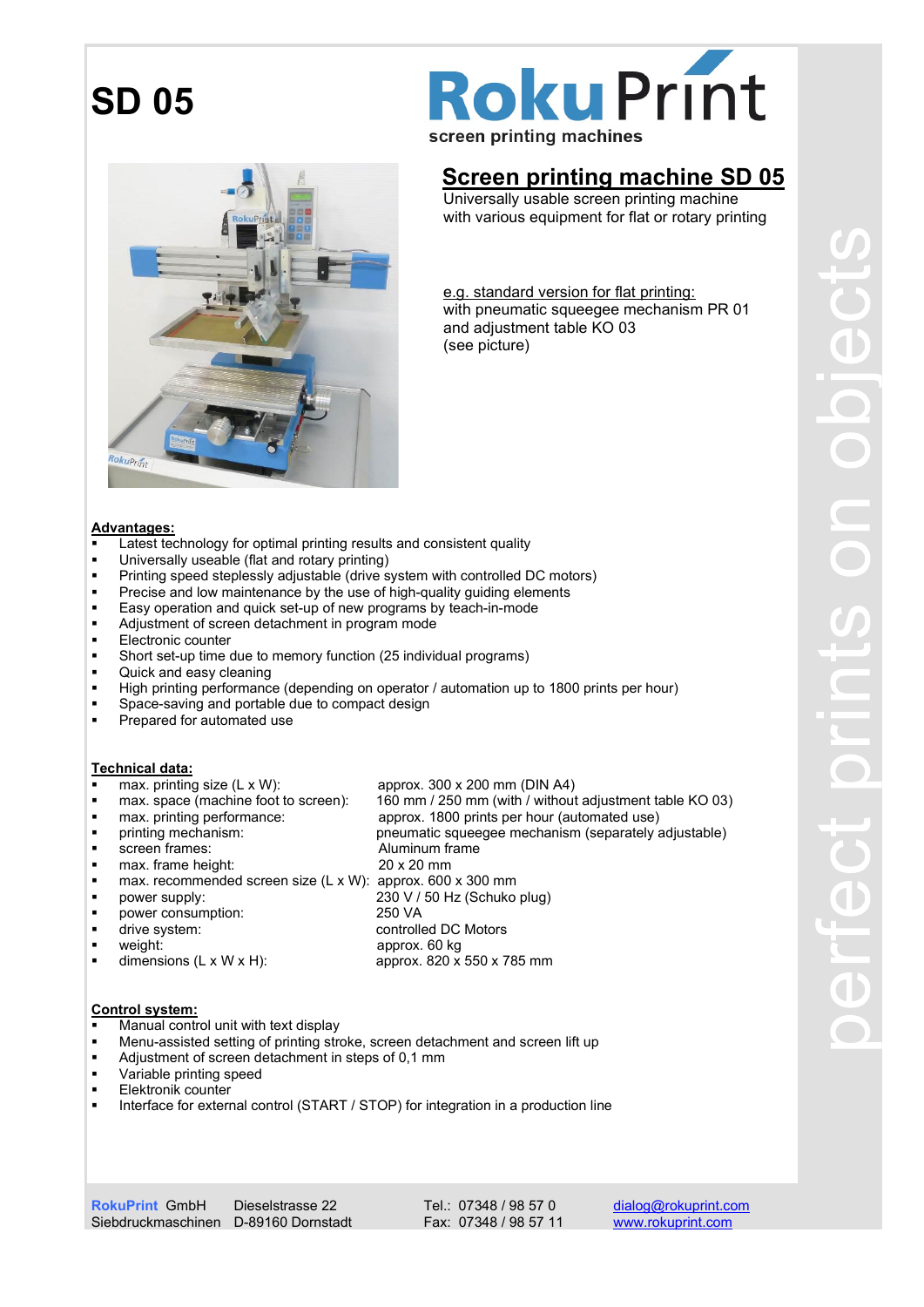## **Roku Print** screen printing machines

#### Equipment



#### PR 01

#### Pneumatic squeegee mechanism

- with programmable printing axis
- printing and flood speed steplessly adjustable

### KO 03

#### XYR - adjustment table (3-axes coordinate table)

- 2 x linear axes
- 1 x rotation axis
- T-slots for mounting of work piece fixtures

Use: for the fine adjustment of the work piece to the screen

Mounting area: approx. 400 x 180 mm



#### FS 01

#### Adiustable side screen holders

- mounted on the printing axis
- alternative to the rear screen holder (standard)

Use: for lateral screen clamping and fine adjustment of the screen during flat printing

max. screen length: approx. 440 mm

max. frame height: 40mm



### Adiustable side screen holders

- mounted on the printing axis
- screen holder guided on continuous square bar
- alternative to the rear screen holder (standard)

Use: for lateral screen clamping and fine adjustment of the screen during flat printing

max. screen length: approx. 440 mm

max. frame height: 40mm / 20mm (under square bar)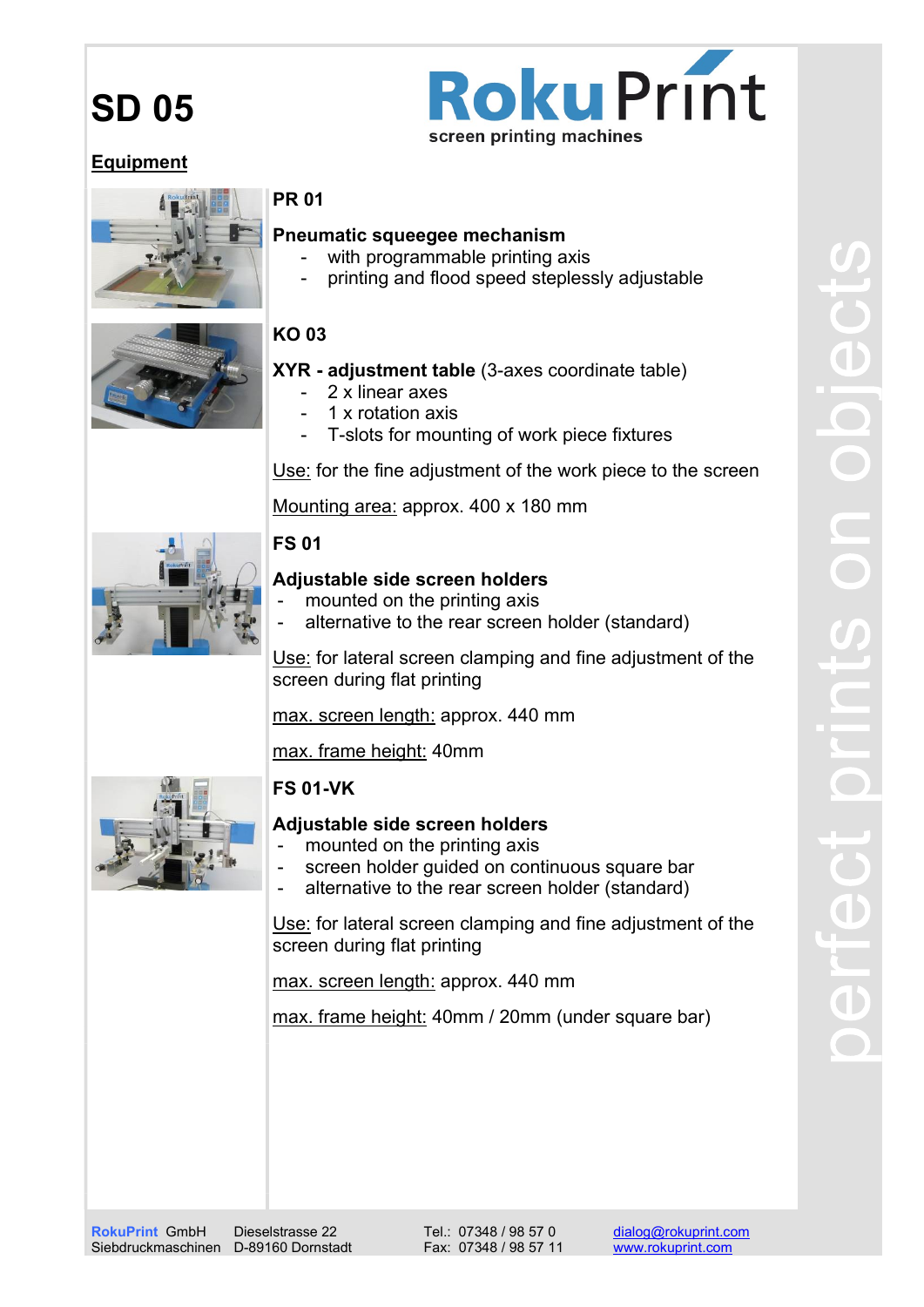## **Roku Print** screen printing machines

#### Equipment



#### FS 01-E

#### Adjustable side screen holders

- mounted on the blue end caps of the printing axis
- screen holder guided on continuous square bar
- alternative to the rear screen holder (standard)

Use: for lateral screen clamping and fine adjustment of the screen during flat printing

max. screen length: approx. 630 mm

max. frame height: 40mm / 20mm (under square bar)

#### FS 01-R

#### Adjustable side screen holders

- mounted on moveable rotary printing carriage
- guided in the profile of the printing axis
- alternative to the rear screen holder (standard)

Use: for lateral screen clamping and fine adjustment of the screen during flat or rotary printing

max. screen length: approx. 440 mm (flat printing) / ca.280 mm (rotary printing)

max. frame height: 40mm



#### SS 01

#### Side screen holders

- not adjustable
- mounted at the printing axis
- alternative to the rear screen holder (standard)
- only in combination with KO 03

Use: for lateral screen clamping during flat printing

max. screen length: approx. 440 mm

max. frame height: 40mm

RokuPrint GmbH Siebdruckmaschinen D-89160 Dornstadt

Dieselstrasse 22

Tel.: 07348 / 98 57 0 Fax: 07348 / 98 57 11

dialog@rokuprint.com www.rokuprint.com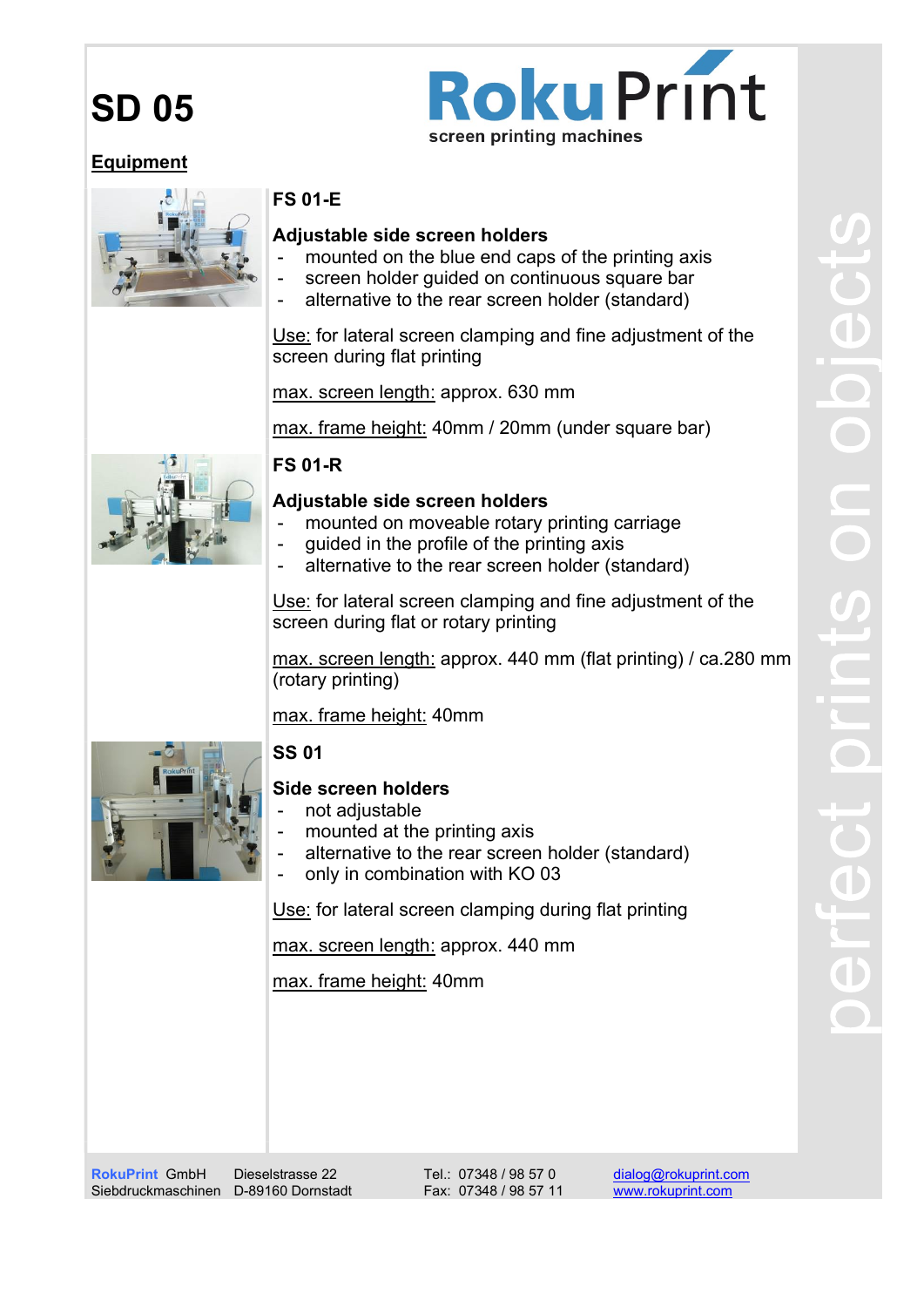## **Roku Print** screen printing machines

#### Equipment



#### PSK 01

#### Pneumatic screen clamping

- clamping by 4 pneumatic short-stroke cylinders
- activation by hand valve
- 2 x rear stop and 1 x side stop for screen positioning
- only in combination with SS 01, FS 01, FS 01-...

Use: for quick and easy screen positioning and clamping in case of frequent changes

Frame height: by agreement, only one frame height possible

#### RD 02

#### Rotary printing system - single-color (without registration)

- incl. adjustable side screen holders FS 01
- rotary printing carriage and squeegee head looking
- without customized rotary printing device

Use: for single color printing of cylindrical or slightly conical parts

max. diameter: approx. 40 mm (printing on whole circumference) or bigger diameter with a max printing length of 120 mm

max. screen length: approx. 280 mm (frame profile 20 x 20 mm)

#### optional:

- universally adjustable roller block device RB 02
- extended printing axis DA 1000 for max. diameter approx. 64 mm or max. printing length approx. 192 mm



#### RB 02

#### Roller block device

- universally adjustable
- base plate with slot for adjustment of component length
- 2 x roller block with bearings for adjustment of component diameter

Use: universal component holder for RD 02, for single color printing of cylindrical or slightly conical parts

optional:

- customized support rollers KAR 02-KX
- rear stop

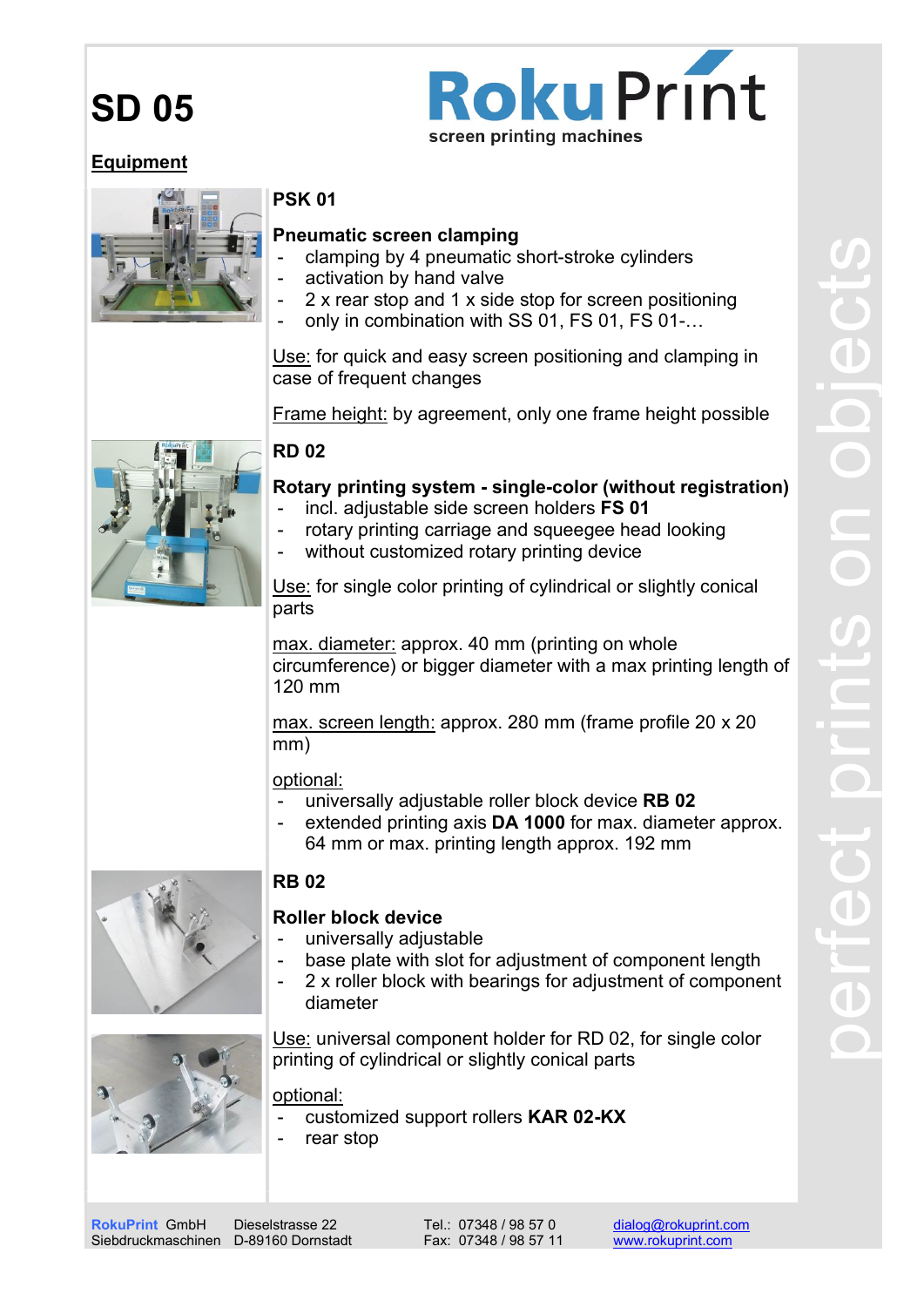## **Roku Print** screen printing machines

#### Equipment



#### KAR 02-KX

#### Customized support rollers

- made of plastic (POM) or brass
- according to customers specification / drawing

Use: for roller block device RB 02, for single color printing of cylindrical or slightly conical parts



#### RD 03

#### Rotary printing system - multi-color (with registration)

- incl. adjustable side screen holders FS 01
- rotary printing carriage and squeegee head looking
- gear and rack drive
- bearing block with rotary printing shaft
- without customized rotary printing device

Use: for multi-color printing of cylindrical or slightly conical parts with mechanical registration

max. diameter: approx. 40 mm (printing on whole circumference) or bigger diameter with a max printing length of 120 mm

max. screen length: approx. 280 mm (frame profile 20 x 20 mm)

optional:

- customized rotary printing device (for bearing block)
- extended printing axis DA 1000 for max. diameter approx. 64 mm or max. printing length approx. 192 mm



#### VC 01-VD

#### Vacuum system

- vacuum plate made of anodized aluminum plate size: (L x W x H): 350 x 260 x 45 mm suction area: 285 x 195 mm
- with drilled holes  $D = 1.5$  mm / pattern 15 mm
- fixing on adjustment table KO 03 or substructure
- vacuum generation by integrated pump (compressed air)
- vacuum activation automatically with the printing cycle, or manually by hand valve

Use: for printing on flat and air-impermeable materials such as foil, plastic plates, paper, etc.

#### optional:

- vacuum plate "micropor" fine-pored VC 01-VD-MP
- vacuum plate "micropor" large-pored VC 01-VD-MPG

Tel.: 07348 / 98 57 0 Fax: 07348 / 98 57 11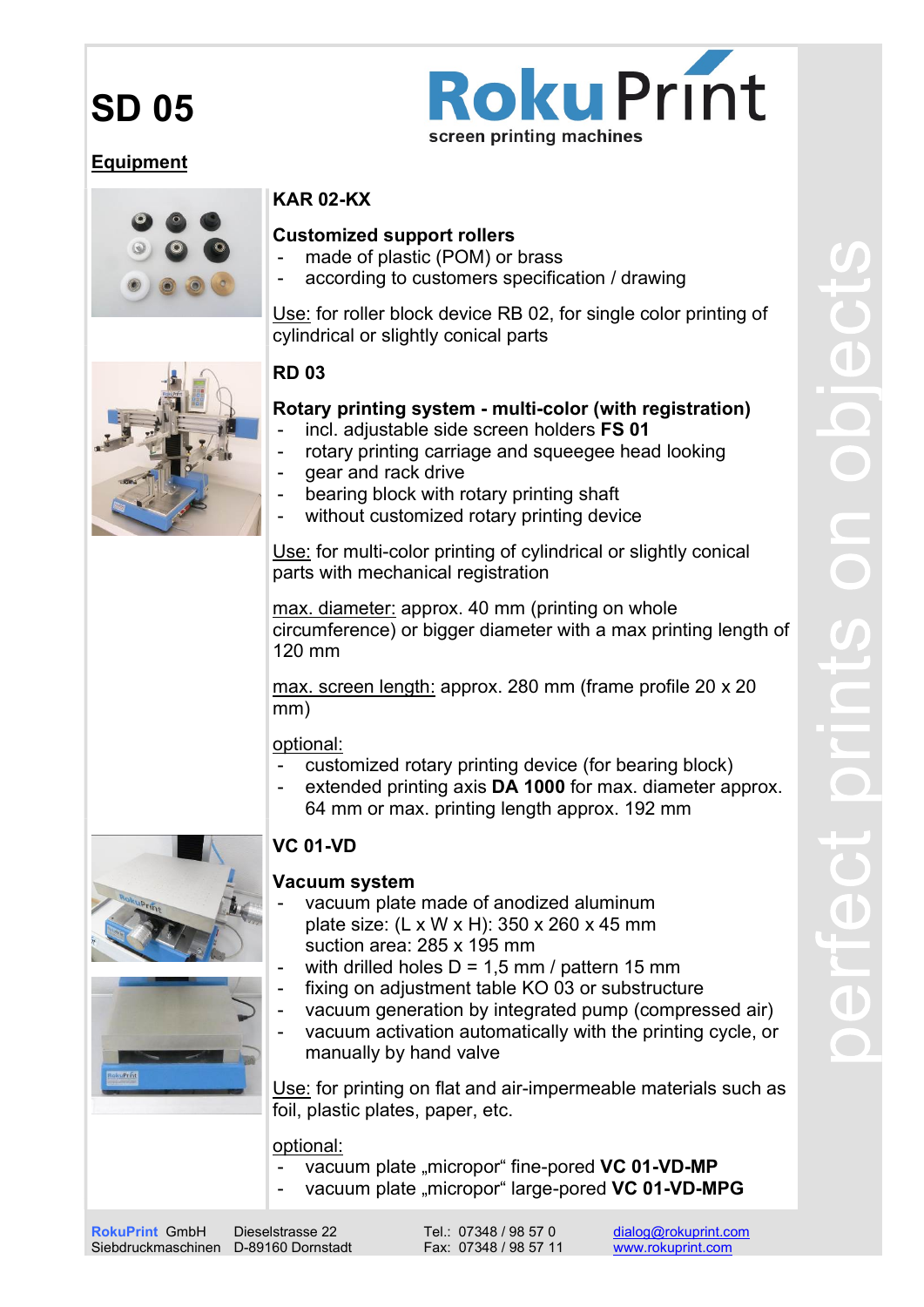

#### Equipment



#### VR 280

#### Extended squeegee arm

- total length 280 mm
- with reinforced brace at printing squeegee arm

Use: for larger squeegee width or prints in the front area of the machine



#### DA 1000

#### Extended horizontal printing axis

total length 1000 mm (outer dimension)

Use: for additional moving range during flat or rotary printing

max. screen length flat printing: approx. 620 mm (using FS 01, FS 01-VK, FS 01-R) / approx. 820 mm (using FS 01-E)

#### AE 30

#### Slotted end cap

- right end cap with additional slot for reference sensor
- additional moving range of 30 mm

Use: for additional moving range during flat or rotary printing



#### Extended vertical axis

length of vertical axis 700 mm (only profile)

Use: for printing on high components or more space between screen and component

max. distance: approx. 470 mm (screen to machine foot) / approx. 360 mm (screen to adjustment table KO 03)



#### TT 01

#### Pneumatic turning table

- 2 positions / 180° (forward / backward)
- diameter  $D = 400$  mm
- automatic start by foot switch (printing cycle)

Use: removing component when the other get printed (only for small parts)

RokuPrint GmbH Siebdruckmaschinen D-89160 Dornstadt

Dieselstrasse 22

Tel.: 07348 / 98 57 0 Fax: 07348 / 98 57 11 dialog@rokuprint.com www.rokuprint.com